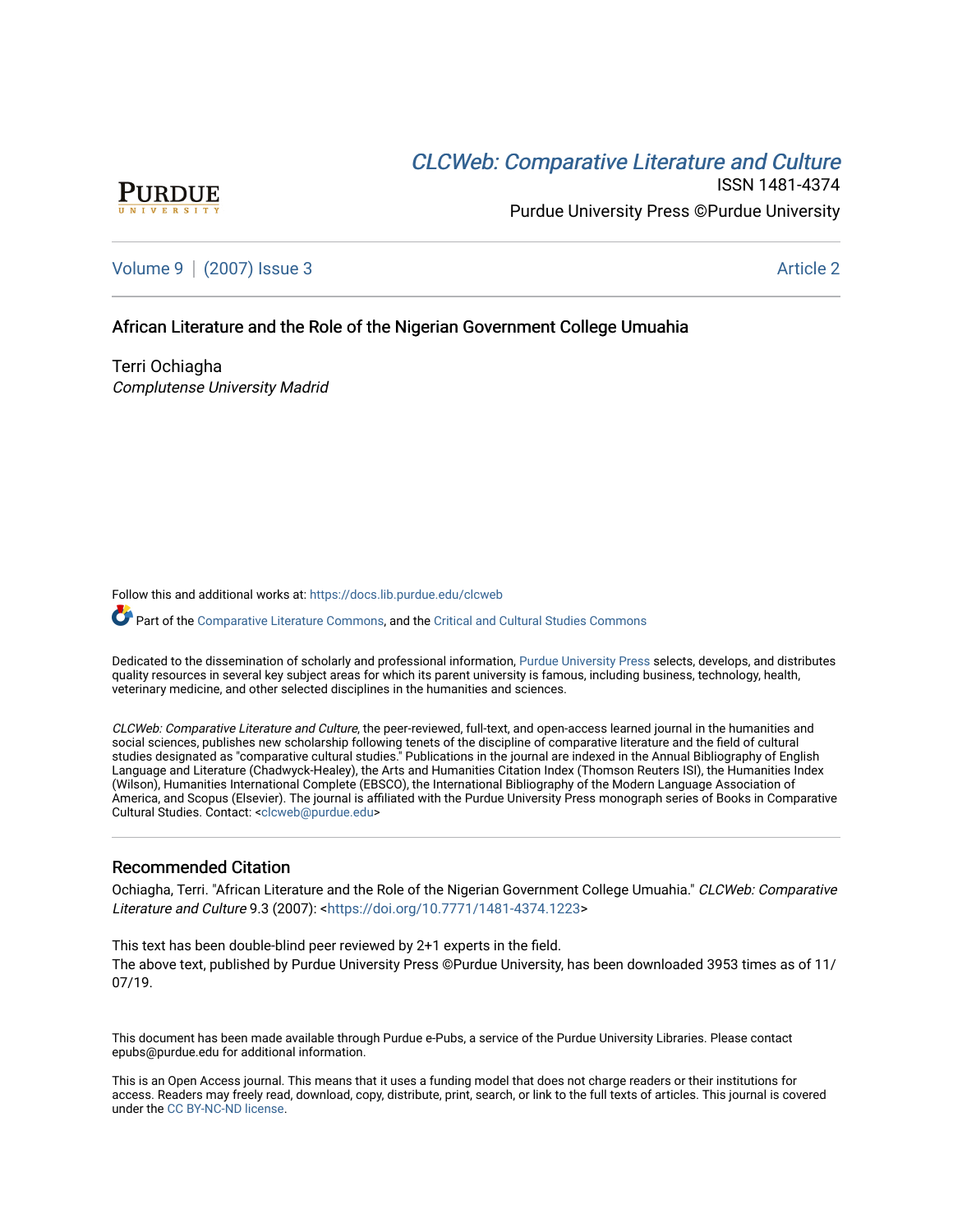**PURDUE** UNIVERSITY PRESS <http://www.thepress.purdue.edu>





ISSN 1481-4374 <http://docs.lib.purdue.edu/clcweb> Purdue University Press ©Purdue University

CLCWeb: Comparative Literature and Culture, the peer-reviewed, full-text, and open-access learned journal in the humanities and social sciences, publishes new scholarship following tenets of the discipline of comparative literature and the field of cultural studies designated as "comparative cultural studies." In addition to the publication of articles, the journal publishes review articles of scholarly books and publishes research material in its Library Series. Publications in the journal are indexed in the Annual Bibliography of English Language and Literature (Chadwyck-Healey), the Arts and Humanities Citation Index (Thomson Reuters ISI), the Humanities Index (Wilson), Humanities International Complete (EBSCO), the International Bibliography of the Modern Language Association of America, and Scopus (Elsevier). The journal is affiliated with the Purdue University Press monograph series of Books in Comparative Cultural Studies. Contact: <clcweb@purdue.edu>

## Volume 9 Issue 3 (September 2007) Article 2 Terri Ochiagha,

"African Literature and the Role of the Nigerian Government College Umuahia"

<http://docs.lib.purdue.edu/clcweb/vol9/iss3/2>

Contents of CLCWeb: Comparative Literature and Culture 9.3 (2007) <http://docs.lib.purdue.edu/clcweb/vol9/iss3/>

Abstract: Terri Ochiagha, in her paper "African Literature and the Role of the Nigerian Government College Umuahia," discusses how the college contributed towards nurturing the talent of some of the most relevant authors in African literary history. With the help of the testimonies of these authors in interviews, correspondence, essays, autobiographies, and with the aid of literary critics and scholars who realized the role the Umuahia College played in creating a literary elite, Ochiagha analyses this literary phenomenon and takes us on a journey through the school's literary ambience: its library and the novels which were later to prompt the authors' writing back to the Empire, the school magazine that first provided the alumni with a space in which to develop their writing and editing skills, the rising nationalistic fight for the creation of a legitimate university in Nigeria, the suppression of African history from the school curricula, and the literary works written by these authors in which their experience at the college is reflected. It all goes to prove how a school founded on tenets of the British system of elite schools went on to be the seedbed of some of the icons of African literature in English.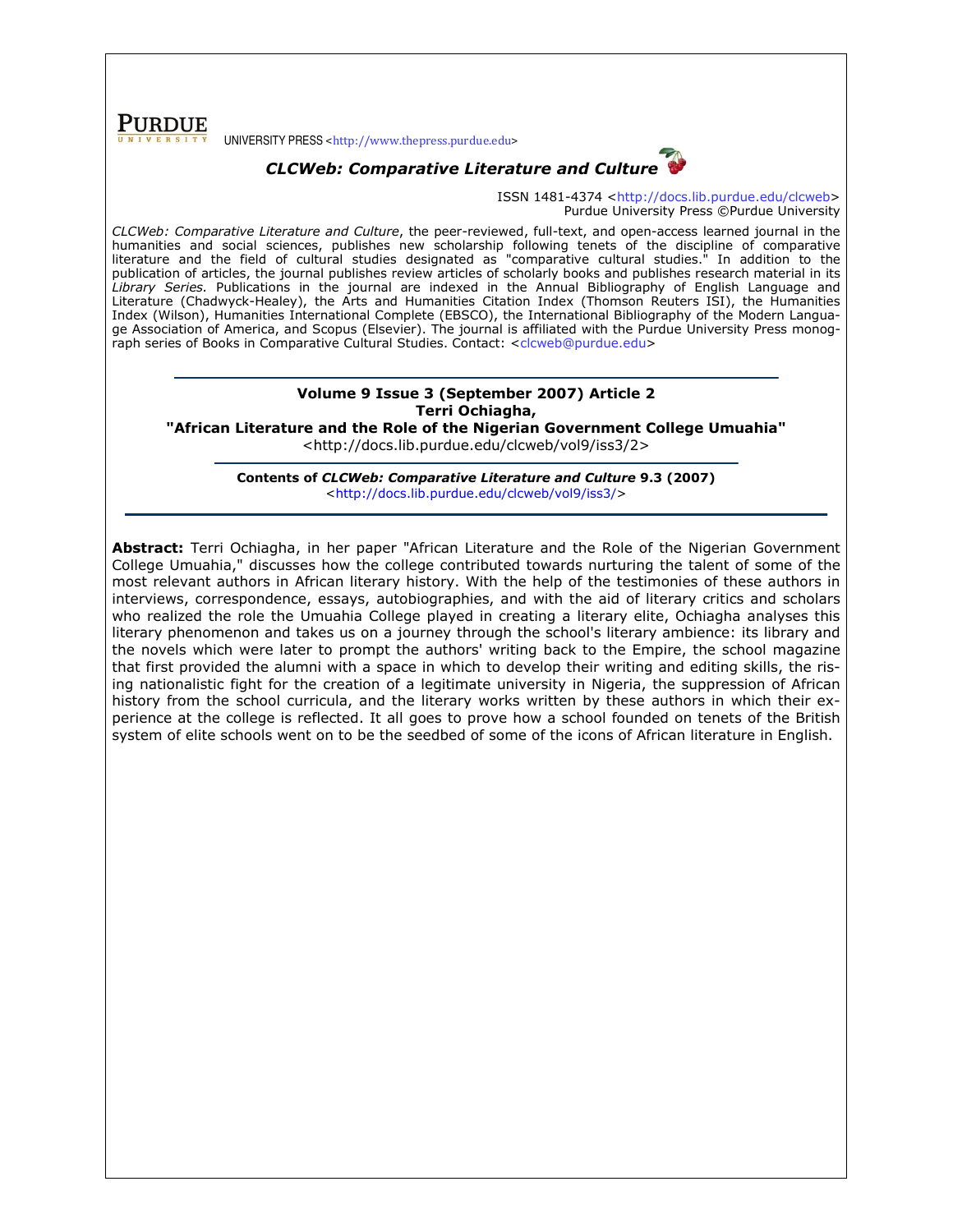### Terri OCHIAGHA

### African Literature and the Role of the Nigerian Government College Umuahia

When Robert Fisher, an Anglican pastor, founded in 1929 the boys-only boarding school Government College Umuahia under the Nigerian Colonial Government, he could not anticipate that in one generation it was going to nurture many a literary talent of African literature, such as Gabriel Okara, Ken Saro-Wiwa, I.N.C. Aniebo, Chinua Achebe, Chukwuemeka Ike, Christopher Okigbo, Elechi Amadi, and Chike Momah. The objective of my paper is to present an insight into what could be termed a phenomenon in literary history and to analyse the ways in which the college and its literary ambience cultivated the gift which students at the school possessed and that is reflected in their literary production.

In 1927, the Colonial Government in Lagos decided to start three secondary schools in the interior modeled after the British elite schools Eton, Harrow, and Winchester. The Government College Umuahia in Eastern Nigeria was one of the three, the two others being the Government Colleges at Ibadan and Zaria. Classes started at Umuahia on 29 January 1929 and the school was opened with twenty-five students from all parts of Nigeria and Western Cameroon. A strong emphasis was placed on academic merit and in disregard of the economic background of the students, and more often than not, the students came from poor homes. According to Achebe: "In those days, we were children of poor men. There was no rich boy in Umuahia; there was only this strict competition" (Achebe qtd. in Wren 55-56). The college started as a teacher-training institution, but was turned a year later into a secondary school. The reasons for this "downgrade" are not clear. The Reverend Fisher headed the school until the start of World War II in 1939, upon which he returned to England on retirement and the school was closed for three years and used as a prisoner-of-war camp for the internment of German soldiers captured in Cameroon by British troops. During his tenure at Government College, Fisher emphasized the three pillars of development: academics, sports, and discipline. The school reopened in 1942 under a new British principal, E.C. Hicks (1939-1944), William Simpson (1944- 1951), A.B. Cozens (1951-1955), and A.K. Wareham (1955-1961), year in which the first Nigerian, I.D. Erekosima, started his tenure (see Ibe <http://gcuoba.org/index.htm>). During the Simpson years, the school acquired its reputation of primus inter paribus and during this age the school produced many talents of Nigerian literature. In 1948, Umuahia had more entrants into the newly opened University College Ibadan than any other school; Chinua Achebe being the recipient of one of the three full college scholarships to the brightest students in the entire country. The school had to be closed again on 1967 as a result of the Civil War and it reopened in 1970. The school is still suffering from some of the damages during the this time; for example, admission went to the highest bidders instead of the highest academic scores. All the same, Umuahia has produced a host of national leaders, ministers, judges, educators, artists, sculptors, sportsmen, and other men of note including a younger generation of poets. Apart from the creative writers the college yielded, it has also produced writers in other fields; according to Ezenwa-Ohaeto, "Bede Okigbo, a cousin of Christopher Okigbo who became a notable agronomist, Chu Okongwu the economist, and Alexander Madiebo, an army general who wrote one of the most thrilling and captivating books on the Nigerian civil war" (31).

The school's motto, in unum luceant (May They Shine as One) can be said to be almost prophetic now that the school's academic feats can be assessed retrospectively. The motto is even more telling with regard to the philosophy of the institution and goes a long way in setting the ambience for the flow between English and African literature in the works of the alumni. Fisher's explanation of the school's coat-of-arms embodying the motto is as follows: "The horn came from the local market, the biggest horn we could get; the three brass tongues issuing from it represent the torch of learning, and it was mounted on local wood in our wood workshop. Yes, I think it is more attractive, and certainly more economical than shields or cups brought from England. And above the stage is our Crest, black and white torches intertwined, to show that here Black and White work together to raise the light of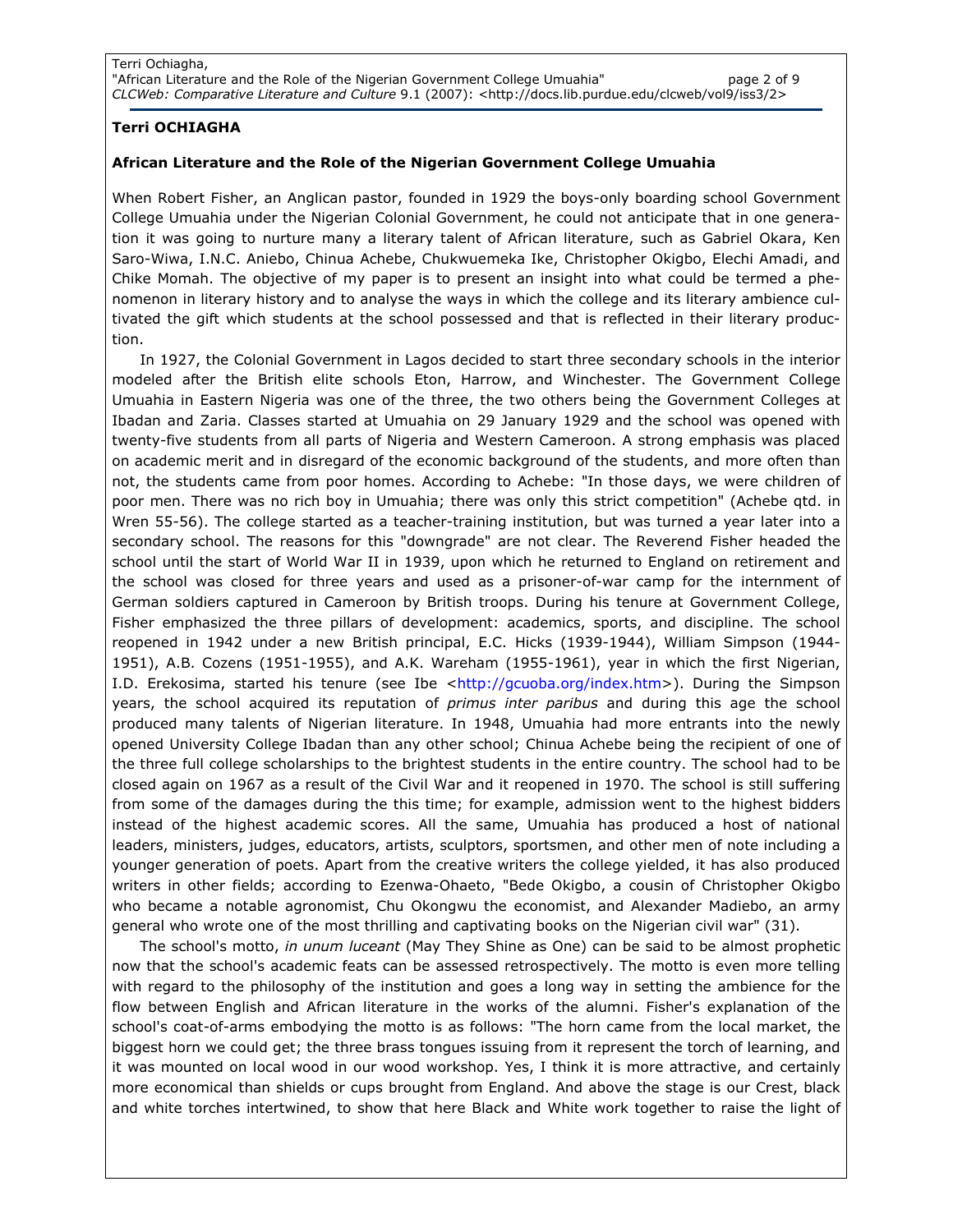#### Terri Ochiagha, "African Literature and the Role of the Nigerian Government College Umuahia" page 3 of 9 CLCWeb: Comparative Literature and Culture 9.1 (2007): <http://docs.lib.purdue.edu/clcweb/vol9/iss3/2>

learning high for the illumination of the people" (Fisher qtd. in Duckworth 24). When asked what the most memorable feature of the college would be with regard to their development as authors, Achebe and his colleagues always point towards their school library. Filled with more books than the boys could ever have dreamt of, it was not just the place to be whenever any of them got particularly bored at school. There was a regulation that enforced its use. However, many of the students came to read for pleasure. Momah, in The Shining Ones: The School Days of Obinna Okoye, his autobiographic account of his days at Umuahia, elaborates on the library: "Prep was a strictly regulated hour of study, in the Library, following immediately after the rest period. This was the hour for swotting up the books, or to do one's written assignment. Or, if one was so inclined, to take down one of the hundreds of books, fiction and non-fiction, housed in the Library. … Sometimes I just sat and daydreamed, gazing in wonder at the impressive rows of books on the shelves; more books than I had ever seen assembled in one building. I dreamed that one day I could truly boast that I had read every one of them. I liked sometimes to idle the time away thumbing through the numerous colourful magazines, mostly British, which were displayed on the magazine racks" (81). He is not the only one to sing its praises, Achebe, possibly Umuahia's most famous alumnus, also pays homage to the beloved library: "In my secondary school where I had the good fortune of the fine library I have already paid tribute to I did indeed read, on my own, a few "African" novels by such writers as Rider Hagggard and John Buchan. But I did not connect the Africa in those riveting adventure stories among savages even remotely with myself or my homeland. Perhaps I was too young. Perhaps I was yet to appropriate Africa from the remote, no man's land of the mind where my first English primer had placed it for me" (My Home Under Imperial Fire 31-32).

Among the canonical works that the alumni mention in various sources are the following titles: King Solomon's Mines, Silas Marner, Treasure Island, Gulliver's Travels, The Prisoner of Zenda, Oliver Twist, Ivanhoe, David Copperfield, Tom Brown's Schooldays, the novels of the empire, H. Rider Haggard's She and Alan Quatermain, and John Buchner's Prester John (Ezenwa-Ohaeto 27). Despite of Achebe's assertion that they did not do any postcolonial readings of these books at the time, it is curious to note that many of the works mentioned have undergone post-colonial scrutiny in later years. Achebe and Momah are not the only ones who trace their love of literature to its use. Both Gabriel Okara and Elechi Amadi are filled with gratitude whenever it is mentioned (Wren 80, 83). It is interesting to note that out of all the alumni mentioned in this paper, Amadi was the only one who after his days at Umuahia went no further in his pursuit of the arts and obtained a degree in physics, hence it can be said that he is the one where the results of his stay in the college are more evident: "His journey to literary stardom began at Government College, Umuahia, which had a very good library stocked with literary classics, and he and his colleagues were compelled to read novels. Hence, he became a voracious reader and, by the time he left school, he had read scores of novels, internalizing their forms and developing a critical sense of judgment. At a point, he felt challenged to write short stories just to entertain himself. Eventually, one of the plots of the short stories metamorphosed into his first novel, The Concubine. Some critics have classified the novel among those of cultural nationalism, but the author says he didn't set out to make it so. 'Definitely, I didn't want to write like an English man; I wanted to write like an Africa in a way that an African reading it would know that it was written by an African. If they call it cultural nationalism, then everybody has it,' he says. Having read a good number of literatures written by foreign authors about their people, he felt an urge to write about his own people, which made him situate the context of the story in the pre-colonial times. With a reminiscent visage, he recalls, 'That immediately eliminated the white man and his culture'" (Amadi qtd. in Akubuiro <http://www.sunnewsonline.com/webpages/features/literari/2007/oct/21/literari-21-10-2007-003.htm>).

In 1945, the college's "Textbook Act" was issued banning the reading of textbooks during games and rest periods, much to the chagrin of some of the more zealous students. It had, however, an extremely beneficial effect, as reading literary works in the library was suggested as an alternative activ-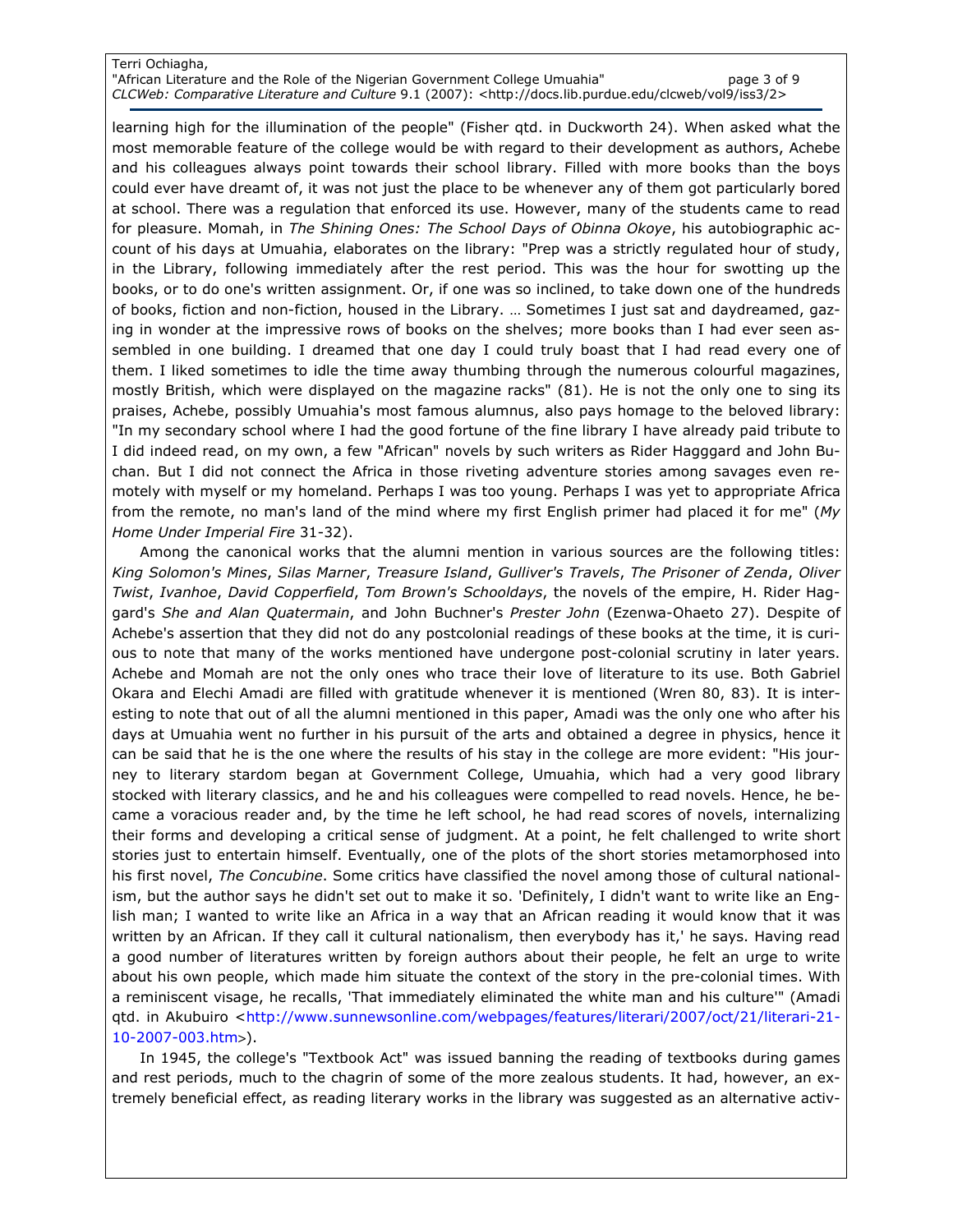### Terri Ochiagha,

"African Literature and the Role of the Nigerian Government College Umuahia" page 4 of 9 CLCWeb: Comparative Literature and Culture 9.1 (2007): <http://docs.lib.purdue.edu/clcweb/vol9/iss3/2>

ity. Robert M. Wren quotes one of the master teachers, Alagoa: "During games times, that is, from five to six o'clock, nobody may be under a roof, nobody may red a text-book. If you are not put down for games, go on a stroll with a friend, chat, discuss. Or make your companion read a good book -- a novel, a book of poems or essays. Sit in the shade and have a pleasant one hour" (Alagoa qtd. in Wren 79). It has been half-seriously suggested that the incessant reading by the boys was also ascribed to the geographical position of the college: situated in the bush, not actually in Umuahia, but in nearby Umudike, the college was isolated from all distractions. Students were only allowed out of the premises on Saturdays and even then for a few hours only and they only went home for their vacations after each term. Whether this was true or not, Fisher believed that "there are lovely flowers that grow in the bush that you never see in a motor-high road … I think that just because we are faraway in the Bush, we have been allowed to grow up in our own way, without being tended and mothered by too many careful authorities" (Fisher qtd. in Duckworth 22). But the library was not alone in wetting the voracious appetite for literature in the young students. According to Bernth Lindfors, school magazines were one of the first openings for aspiring writers. In 1933, Fisher, not to do things by halves, founded the Government College Umuahia school magazine in 1933 and named it The Eastern Star (later renamed The Umuahian). This is what he had to say of its creation: "The Eastern Star is the united magazine of five of the Secondary Schools east of the Niger: it is written exclusively for the Old Boys of the College with the avowed purpose of binding them together in one unity and fraternity and close alliance with their old schools, so that through them we can influence for good the whole of the Ibo and Efik country" (26). Lindfors, who was able to access and research several Nigerian school magazines, including rare issues of The Umuahian, discusses their function further: "The typical school annual consisted of a message form the headmaster; reports form head prefects in each house, dormitory, or 'block', accounts of the activities of school societies; detailed tallies of the wins and losses of every sports team; perhaps a chart showing how well the senior students had done in their terminal examinations; possibly an 'Old Boys' Column' applauding the achievement of recent alumni; and to fill out the remaining space -- an assortment of poems, stories, essays and jokes volunteered by students. It was customary for editors to preface the magazine with general comments on the school year, and more specific remarks on the heroic labours of the editorial board" (473).

At this point in time, the notion of a Nigerian writing a book was unheard of. However, the dream of authoring a published article/story happily could become a reality through The Eastern Star: "It was truly with the birth of a literary instinct that these magazines were primarily concerned. Although some may have been started to enhance the reputation of a school, they were all regarded as educational tools designed to provide students with literary satisfactions they could nowhere else experience" (Lindfors 478). School magazines also granted students the chance to express their increasingly nationalistic outlook. J.A. Ramsaran, in The Times Educational Supplement, went on to publish an article in which he deemed Nigerian school journals "the key to nationhood." Achebe assisted the Australian teacher, Charles Low, in editing The Umuahian. Apart from The Umuahian, each of the houses (dorms) of the college also had their own particular magazines, which they wrote out and then cyclostyled. Chukwuemeka Ike and Christopher Okigbo (who has been reported not to show any literary talent at the time (Alagoa qtd. in Wren 79) served as editors. Ike recalls: "I went to Government College Umuahia in January 1945 which provided an ideal environment for anyone with a flair for creative writing. The medium for publishing what you wrote existed in House magazines as well as the college magazine. Every House had a hand-written magazine published periodically; the college magazine was printed. I edited the magazine for my house and served on the editorial board of the college magazine. My first ever printed story -- "In Dreamland" -- appeared in the College magazine No.2 (1948-49)" (Ike qtd. in Oguzie 367). The fruits which were reaped from the school magazines extend even further: Ken Saro-Wiwa published his short story "Ave, Ave, Sathanas!" in The Umuahian in 1961 and included it later in his collection of short stories Adaku and Other Stories (Okome 179). In 1979, the eminent Old Boys of the college published The Umuahian: A Golden Jubilee Publication under the edi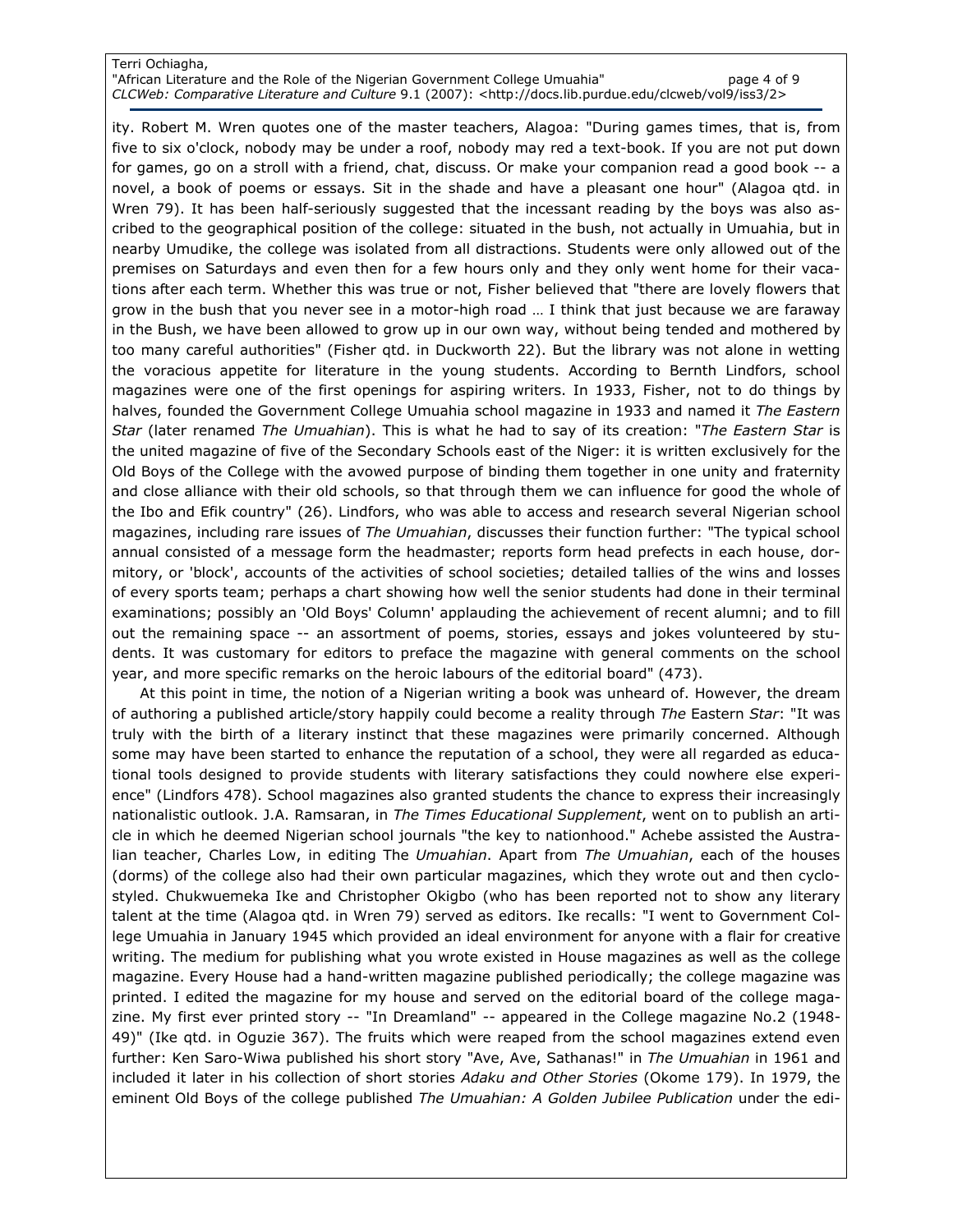torship of Chinua Achebe, in which accounts and reminiscences of the college were recounted, among others by Achebe himself, Ike, and Momah (unfortunately, to date I was unable to locate this publication).

Apart form the magazines, students also posted news, protests, and news bulletins on the college's Assembly Hall notice board. In this sense, there is an interesting instance recounted by Ezenwa-Ohaeto: "Although the prefects maintained order, there were still rebels within the college who deviated from the norm especially in the reading of newspapers like the West African Pilot and the Nigerian Spokesman instead of the approved Daily Times. A.K. Sam Epelle was one such deviant and he formed the habit of summarising the war news from the radio set in his own fashion. Such activities did not militate against the academic work of the rebels" (32). In spite of its penchant for producing future leaders, the future was bleak indeed for the "boys." Apart from the impossibility of thinking of a future as literati, the only institution of higher learning in which they could gain access to further studies was Yaba Higher College, which, notwithstanding its high academic demands awarded its students with diplomas and not degrees. This was one of the concerns of Nigerian nationalists at the time. Momah also mentions this fact in his The Shining Ones: "Conventional wisdom in the country -- to the extent that we understood such matters then -- was that by deliberate policy, the British Colonial Office sought to stifle the budding intellectual aspirations of its Nigerian subjects and, thereby, prevent the growth of a potentially recalcitrant intelligentsia" (74). It is clear that Yaba Higher College was another tool of the colonial government to keep "uppity natives" in their places. James S. Coleman writes on this: "In the first place, educated Nigerians resented the inferiority implicit in the fact that only a Nigerian diploma was obtainable. This meant that university -- educated persons, in Nigeria and elsewhere, would look down upon graduates of these schools as a semi educated lesser breed. Second, admission to the two Nigerian was restricted … third, those who were admitted had little or no freedom to choose their professions; they were usually assigned to courses according to government needs rather than according to their own preferences and aptitudes. Fourth, there was little visible evidence before World War II that completion of the courses would give graduates the status they felt higher education should bestow" (123) and the official policy toward the educated elite was that with a few exceptions "Africans were excluded from the various functional councils and boards appointed by the government to advise on specific problems" (Coleman 154). Therefore, the boys were exalted when the rumours of the creation of the University College, Ibadan, came true. Umuahia produced the highest number of students to be accepted at the college and, for example, Achebe was one of the three highest-scoring candidates, thus winning a total scholarship to the institution (Ezenwa-Ohaeto 33).

It is relevant to mention that Umuhaia was a British Colonial school and most of the teachers (or masters as they were called) were white English. There were also Nigerian teachers, some of them students during the Fisher days, who had been lucky enough to gain access to university degrees in England. Some of the European teachers were sympathetic to their African students (and in Momah's The Shining Ones always end up being expelled or sent home by the Colonial Government) but most teachers did not falter in their expressions of contempt at the nationalistic efforts that were taking part in Nigeria at the time. Momah paints a great portrait of the two "types" of European teachers in The Shining Ones: "Whiteness did not, of course, guarantee excellence of teaching. It did not always bring with it that sensitivity to the feelings of a subject people, which, in spite of our relative immaturity, we occasionally exhibited. Quite the contrary, more often than not. There was a degree of paternalism, which we were not always able to put our fingers on, but which we often suspected was there" (80). The teachers who were most directly involved in nurturing the students' knowledge and love of the English language and literature were Adrian P.L. Slater, but who "would complain that he was 'sick and tired' of African stupidity" and make derisive references to the idea of 'renascent Africa'" (Ezenwa-Ohaeto 27). He was inquisitorial in marking their English papers, going as far as subtracting points from a paper if the student in question had scored less than zero because of his mark deductions. He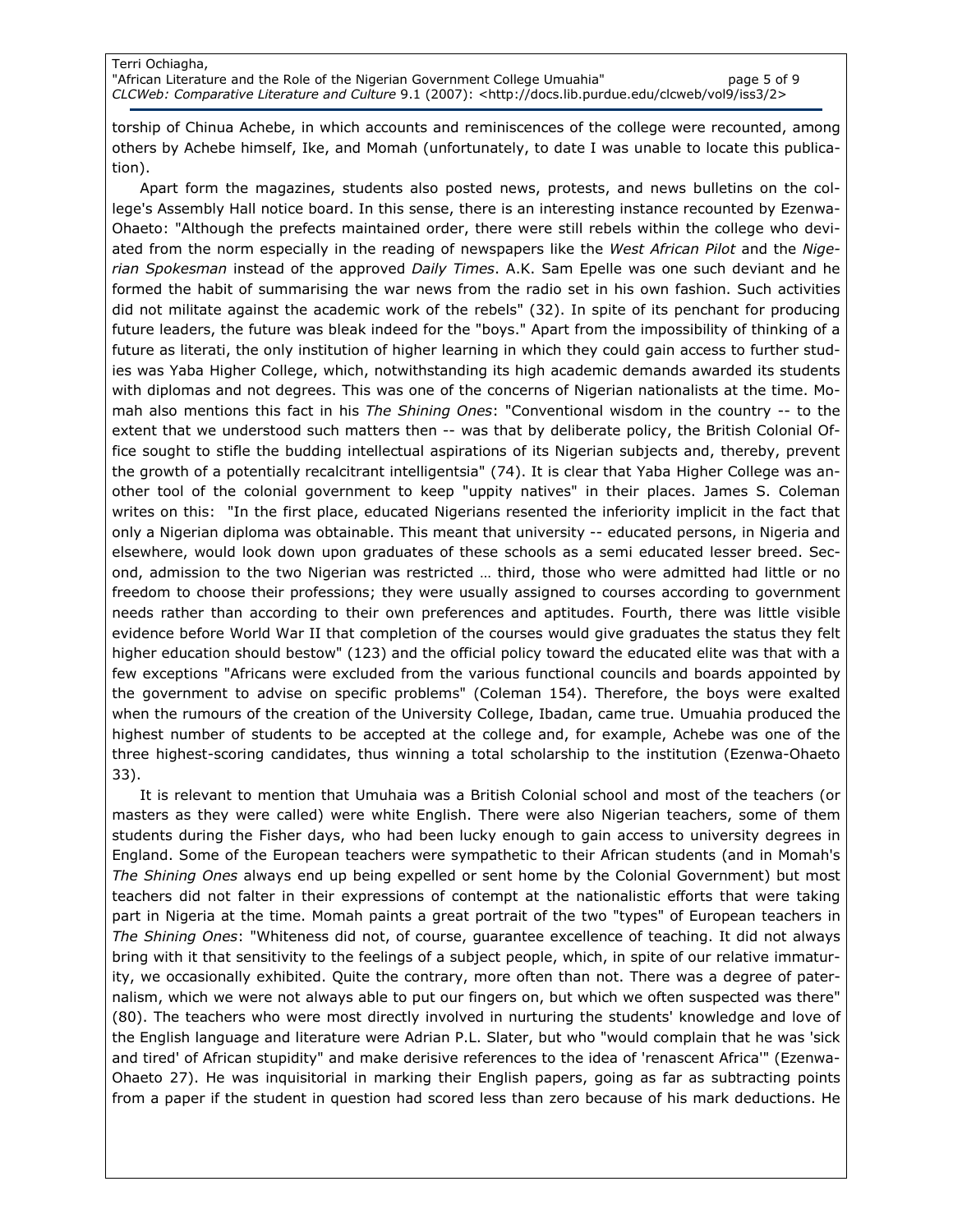### Terri Ochiagha,

"African Literature and the Role of the Nigerian Government College Umuahia" page 6 of 9 CLCWeb: Comparative Literature and Culture 9.1 (2007): <http://docs.lib.purdue.edu/clcweb/vol9/iss3/2>

also instigated reading and literary analysis by asking "students to read about a dozen novels on their own every term" (Ezenwa-Ohaeto 28) and asking student to summarize the chapter of Pinocchio he read aloud to them once a week. It might seem that Slater was rather contemptuous of his African students, but in retrospective he was more than awed at their intelligence and potential. Wren describes: "Achebe had called on Slater a few days before my visit, when accepting an honorary degree from the University of Kent. Slater, retired from teaching, living in a pretty row house on the east side of Canterbury. He was a sprightly, enthusiastic man, paradoxically diffident. Slater brought out a copy of Achebe's Arrow of God to show me, remarking, 'I don't know if he was just being nice.' The inscription read, 'To the man who taught me respect for language.' Slater hadn't thought nearly for forty years before that he was doing anything remarkable. 'I don't think I appreciated what a lot they were. At the time I thought, Okay, I'll try this. Oh? They can do that! Very well, I'll try that. Oh, they can do that!? Now I can look back and say, For goodness sake, you had the nerve to ask them to see parallels -- or differences -- looking at, say the Chartists in England, or the federation of states into modern Germany, on the other hand, and the civil disturbances, and the multi-national issues in Nigeria on the other?' But I did, you know -- I was asking for perspectives on enormous issues. Achebe told me 'I remember you used a book on logic' and he was fourteen! I said 'So I did. I've got the book upstairs. I, now -- I wouldn't dare use it -- not even in my good classes.' He added, sounding a little awed, 'I could do it with this kids -- they weren't even Europeans. It was all outside their experience, and yet they took it. I boggle when I think of it'" (Wren 54; Slater qtd. in Wren 54). Slater's view indicates that in spite of the imperialist epithets he pronounced, the alumni did appreciate his relentlessness in assessing them as it undoubtedly gave them much of the language and literature that helped launch their literary careers offered.

Another of their English and literature teachers was Charles Low, an Oxford-trained Australian poet and playwright who was reputed to know Paradise Lost virtually from memory. His speed in reading novels was legendary, and he "read novels like The Prisoner of Zenda in a single hour-long 'prep' period" (Ezenwa-Ohaeto 8). Low asked for his students' feedback and input on his own literary creations, like the play White Flows the Latex, Ho! and promoted the reading and writing of poetry, sharing many of his genial poems with his students. He also produced Gilbert and Sullivan's Mikado to the delight of the students and his fellow faculty. There were literary competitions and prizes (Achebe once won a poetry prize) and, considering the strictness of the teachers when marking essays it was no surprise that to Ike that "An essay on the 'Eclipse of the Sun,' in which I scored 27 out of 30, was a great morale booster" (Ike qtd. in Oguzie 367). Poetry writing was also compulsory at Umuahia and Gabriel Okara, for example, believes this helped him immensely (Nnenyelike <http://www.sunnewsonline.com/webpages/features/how/2004/mar/16/how-mar16-001.htm>). Not only were these teachers well-qualified, but what made their lessons and methods so successful, according to Achebe, was that: "It doesn't matter really what you teach; it is the spirit. I think that the best teachers in Ibadan, in Umuahia, seemed to be formed by that spirit. They weren't teaching us African literature. If we had relied on them to teach us how to become Africans we would never have go started. They taught us English literature; they taught us what they knew. But they had a passion, if you like, for whatever it was, and the conveyed it. And a good student could take off from there" (Achebe qtd. in Wren 66).

The reductionism of African history in the African and world school curricula has been widely discussed. However, there were exceptions, and it seems that one of the teachers at Umuahia instilled the students with pride in their history:

The subject was Ancient history; the teacher, Mr. Eagleton. Ancient History was my favourite subject. Mr. Eagleton was one of my favourite teachers … I thrilled to the knowledge that the birth of civilisation took place, not only in the valleys of the Euphrates River in the Middle East, but also in the Nile Valley and Delta of ancient Egypt and African Kingdom. And, coming nearer home, Mr. Eagleton told us about the achievements of the ancient and illustrious West African kingdoms of Ghana, Mali and Songhai, which flourished at about the time Europe was emerging from the Dark to the Middle Ages.In recounting these stories, Mr. Eagleton, himself a European did not exhibit any trace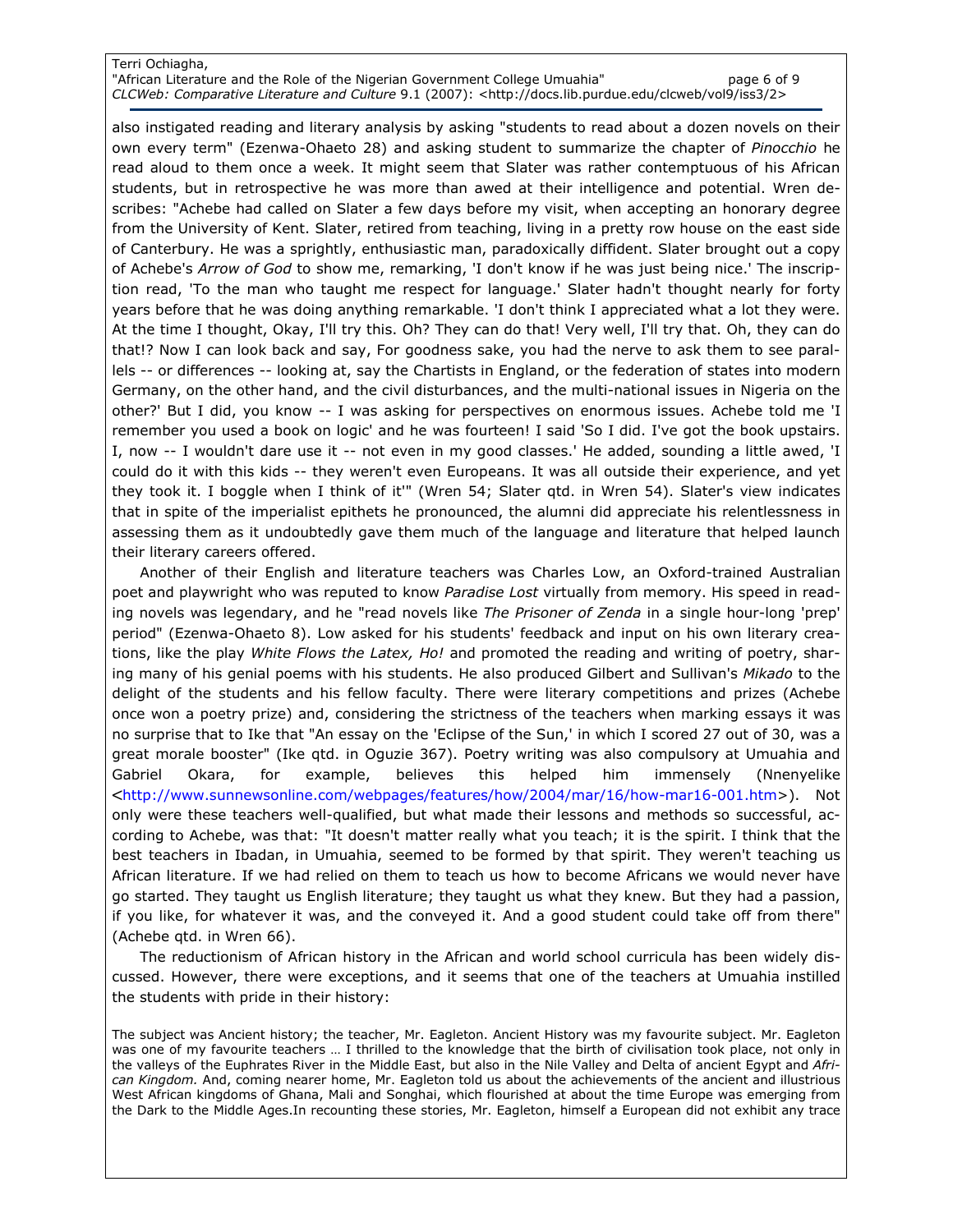#### Terri Ochiagha, "African Literature and the Role of the Nigerian Government College Umuahia" page 7 of 9 CLCWeb: Comparative Literature and Culture 9.1 (2007): <http://docs.lib.purdue.edu/clcweb/vol9/iss3/2>

of condescension in his voice, or his manner. Ancient History fascinated me. But the more recent period of History, or rather that part of the subject dealing with the colonial expansion of Britain in Africa, was dull and drab by comparison. Even at our tender ages and though much too cowed to express our feelings openly, there were several amongst my classmates who had what I can best describe as a sense of racial degradation as the colonial story, and the unspeakable horrors of the Slave Trade, unfolded. However, journeys of exploration and discovery, per se, were stirring. Mungo Park's "discovery" of the Niger, and David Livingstone's journeys to Southern and Central Africa, were the foremost among those stories. (Momah 134)

In Ezenwa-Ohaeto's biography of Achebe, and in the words of Momah, it is not difficult to identify this superb teacher as Mr. Ogle, who is said to have some traits in common with the literary Mr. Eagleton. In Momah's novel however, Europeans like Mr. Eagleton, were not allowed to thrive long in colonial Nigeria and the boys were aware of it: "There was general puzzlement as to reasons for Mr. Eagleton's departure, and an almost tangible sense of loss among the boys …There was only a feeling that a good man was being let go by an unfriendly and reactionary authority: the British Colonial office … Perhaps Mr. Eagleton had been a little too sympathetic to the national struggle for political selfdetermination and independence. Had he not almost given his life for "Freedom?" In extolling the achievement s of ancient empires native to West Africa, he had given us some sense of our selfworth" (Momah 139). The boys also read William Francis Collier's History of the British Empire (1859), which if we believe the narrating voice of The Shining Ones was read "like a set book in Literature" (Momah 212). They however realized "not to put all our faith in the story of our people as recounted by those who propagated the notion that we had little or no history worth the telling" (Momah 225). How fitting that most of them would write Africa back into history! A Nigerian teacher, S.O. Biobaku (then S.O. Bisiriyun) was another great influence. He started teaching at Umuahia in 1947 and he was later on to become a renowned historian and university administrator. One of the countless rules and regulations at Umuahia was the banning of the use of the vernacular (the students, as I mentioned earlier came from all over the country and Western Cameroon and therefore had very different ethnic backgrounds). This rule, without doubt, enhanced the proficiency of the language by all and disobedience meant instant punishment. Achebe has mentioned that his first punishment at Umuahia was due to the disobedience of the "vernacular" rule (Ezenwa-Ohaeto 40). The staff of the college, and in turn the students, were staunch on the use of correct grammar, both oral and written. Coleman believes that "The Nigerian who acquired a knowledge of English had access to a vast new world of literature and of ideas, and his contact with it awakened new aspirations, quickened the urge toward emulation, and provided the notions and the medium of the expression of grievances" (114).

Considering the significance of the literary ambience of Umuahia in the lives of its eminent students, it is not surprising that some of them have decided to pay homage to it in their literary works. The first such work is The Bottled Leopard (1985) Ike, a novel that can be inscribed in the genre of the literary fantastic, and is set in Ndikelionwu, a village in southeastern Nigeria and in Government College Ahia ( the name bears an uncanny resemblance to that of Ike's alma mater). Current students have also noticed this fact and as Ike himself admits "On a visit to my old school, Government College, Umuahia, in 1994, a Vice-Principal told me that they saw The Bottled Leopard as a novel on the college. The boys, therefore, read it with special interest" (334). Through the novel, we are informed on the rules and regulations of the college and its ambience, its famous inter-school cricket matches, and it is clear the principal, Mr. Williams is nicknamed "Dewar," just as the real Mr. Simpson was and for the same reasons! The author's notes at the end of the novel clearly indicate how little fictive these aspects of Government College Ahia were. In spite of all the extraordinary merits it had flaws according to Ike, who claims that in The Bottled Leopard his second objective was "to take a critical look at an educational system with a very high public rating but which appears designed to produce black English men rather than to help the pupils to grapple effectively with their societal problems" (Ike qtd. in Oguzie 370). It would be interesting to read this assertion simultaneously to that of Molly Mahood, who taught English at University College Ibadan when Amadi, Achebe, Okigbo, and Ike studied there, and whose views on this controversial matter are that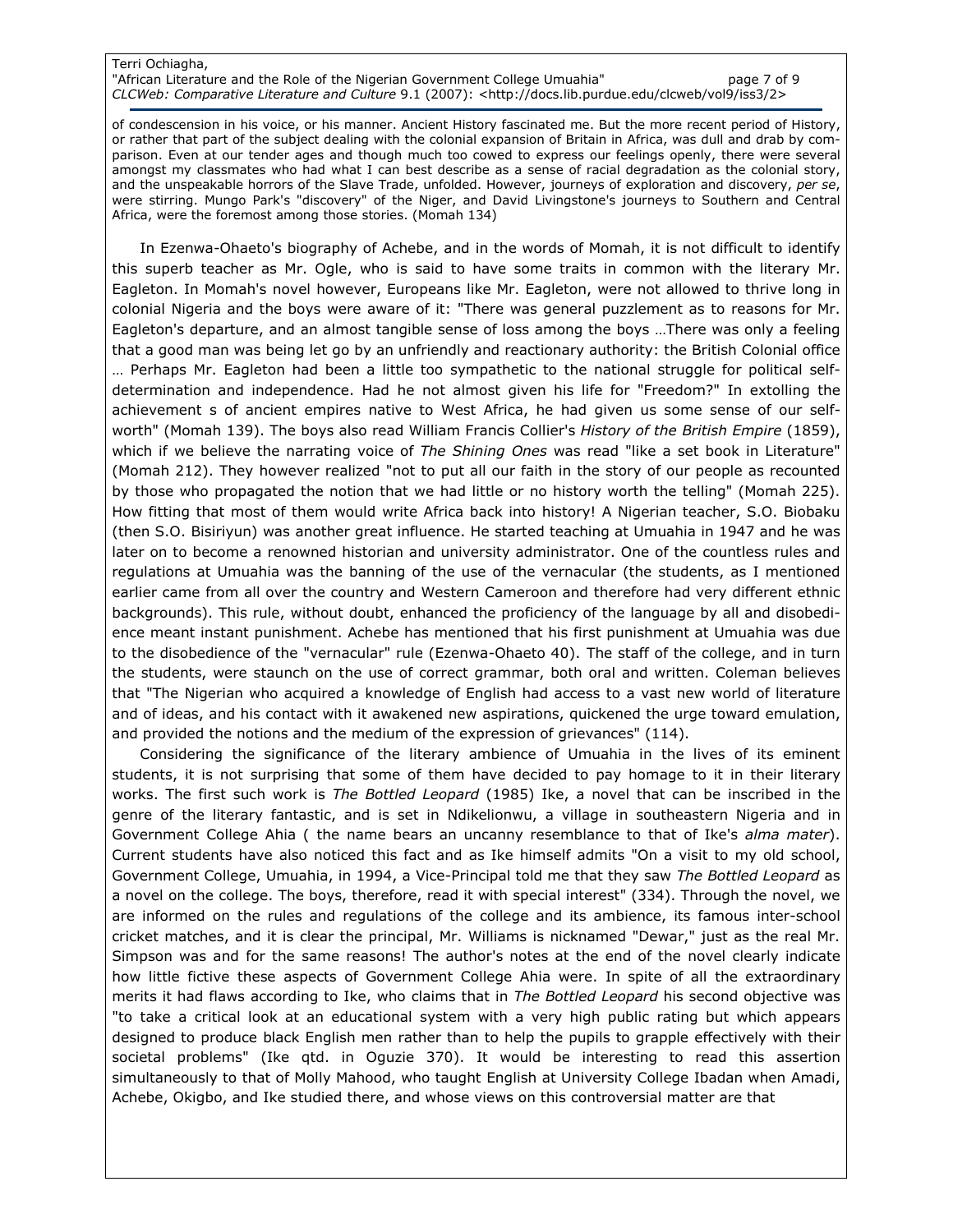#### Terri Ochiagha, "African Literature and the Role of the Nigerian Government College Umuahia" page 8 of 9 CLCWeb: Comparative Literature and Culture 9.1 (2007): <http://docs.lib.purdue.edu/clcweb/vol9/iss3/2>

We were extraordinarily lucky in Ibadan really in the late '50's or even before. There was an extremely good secondary school tradition. We got the ream. Of course that meant that we were called elitists. Perhaps we were. But it did mean we could keep up a very high standard. We got the backing of London, holding the standard firm. The infrastructure for the schools, I think, all important … Now there were very good schools who worded on building up their courses to the university . That's to say, they were, in English terms, going up to "A" levels. And this meant that they were attracting very good staff, both expatriate and Nigerian. They were nearly all boarding schools which had of course the disadvantage that , in theory, they took people away from their own environment - - de-tribalized them. They thought of themselves as Nigerians … literature was very good at de-tribalization, but it gave people a chance to be tribal in the sense of preserving and celebrating, as it were, their own tribal culture, and therefore thy didn't need to do it to the same extent, in their own social life. (Mahood qtd. in Wren 23)

In 2003, Momah's The Shining Ones: The Schooldays of Obinna Okoye was published. This work, which Momah considers a fictionalized autobiography, is the first book that chronicles the life of the golden generation of authors I have been discussing here. It is a very fitting tribute to the college by a nostalgic and grateful alumnus. Its principal characters are easily identified and it gives us a magnificent biographic portrait of them. Life at Umuahia is faithfully chronicled and most, if not all, incidents described in the text have proved to be true when contrasted with the real evidence given by the alumni in several interviews granted to Ezenwa-Ohaeto and Wren. On the occasion of the launch of The Shining Ones, Achebe's enthusiastic reception of the book is evident in this review: "He was full of praises for his dear friend for doing their school a befitting honor. Professor Achebe like others before him talked about the lost glory of their Alma Mata [sic] and nature of discipline in their time. The Government College that is celebrated in Momah's book has virtually disappeared he said. The school like the country has fallen on hard times. The book written by Chike now serves as a memory bank for posterity to draw from. He also hoped the book would inspire others to write about their growing up experiences as teenagers. In closing he said 'our children will have a chance not only to read Tom Brown school days as we did, now they have the chance to read also the shining ones'" (Odutola <http://www.thisdayonline.com/archive/2004/06/03/20040603art01.html>). Of course, there is much more to the history of Umuahia than a brief recount of its literary environment in this paper. Indeed, the college is no longer what it was and its present condition is heartbreaking much to the dismay of its "old boys"; nevertheless, my point is that it has made literary history. With the help of the testimonies of the literary alumni in interviews, essays, biographies, and with the aid of the literary critics and scholars who realized the role that it played in creating a literary elite, its importance in literary history is evident. Its library and the English novels which were later to prompt the authors' writing back to the Empire, the school magazine that first provided the alumni with a space in which to develop their writing and editing skills, the rising nationalistic fight for the creation of a legitimate university in Nigeria, and the suppression of African history from the school curricula prove how a school founded on the tenets of British literary tradition went on to be the seedbed of some of the icons of African literature in English.

### Works Cited

Achebe, Chinua. "My Home Under Imperial Fire." Home and Exile. By Chinua Achebe. Edinburgh: Canongate, 2003. 1-35

Akubuiro, Henry. "C-o-n-t-r-o-v-e-r-s-y! It's Wrong for Nnolim to Say We're Achebe's Children." The Sun News Online (21 October 2007): <http://www.sunnewsonline.com/webpages/features/literari/2007/oct/21/literari-21-10-2007-003.htm>.

Coleman, James S. Nigeria: Background to Nationalism. Berkeley: U of California P, 1958.

Duckworth. E.H. "The Editor Visits Government College, Umuahia." The Nigerian 1.5 (1935): 22-27.

Ezenwa-Ohaeto. Chinua Achebe: A Biography. Oxford: James Currey, 1997.

Ibe, Eugene C. "Government College Umuahia: A Tradition of Excellence in Decline." Government College Umuahia Old Boys Association (2007): <http://gcuoba.org/>.

Ibe, Eugene C. "Milestones in Umuahia History." Government College Umuahia Old Boys Association (2007): <http://gcuoba.org>.

Ike, Chukwuemeka. "Encounters with Readers and Critics." Goatskin Bags and Wisdom: New Perspectives on African Literature. Ed. Emenyonu. Trenton: Africa World P, 2000: 323-47.